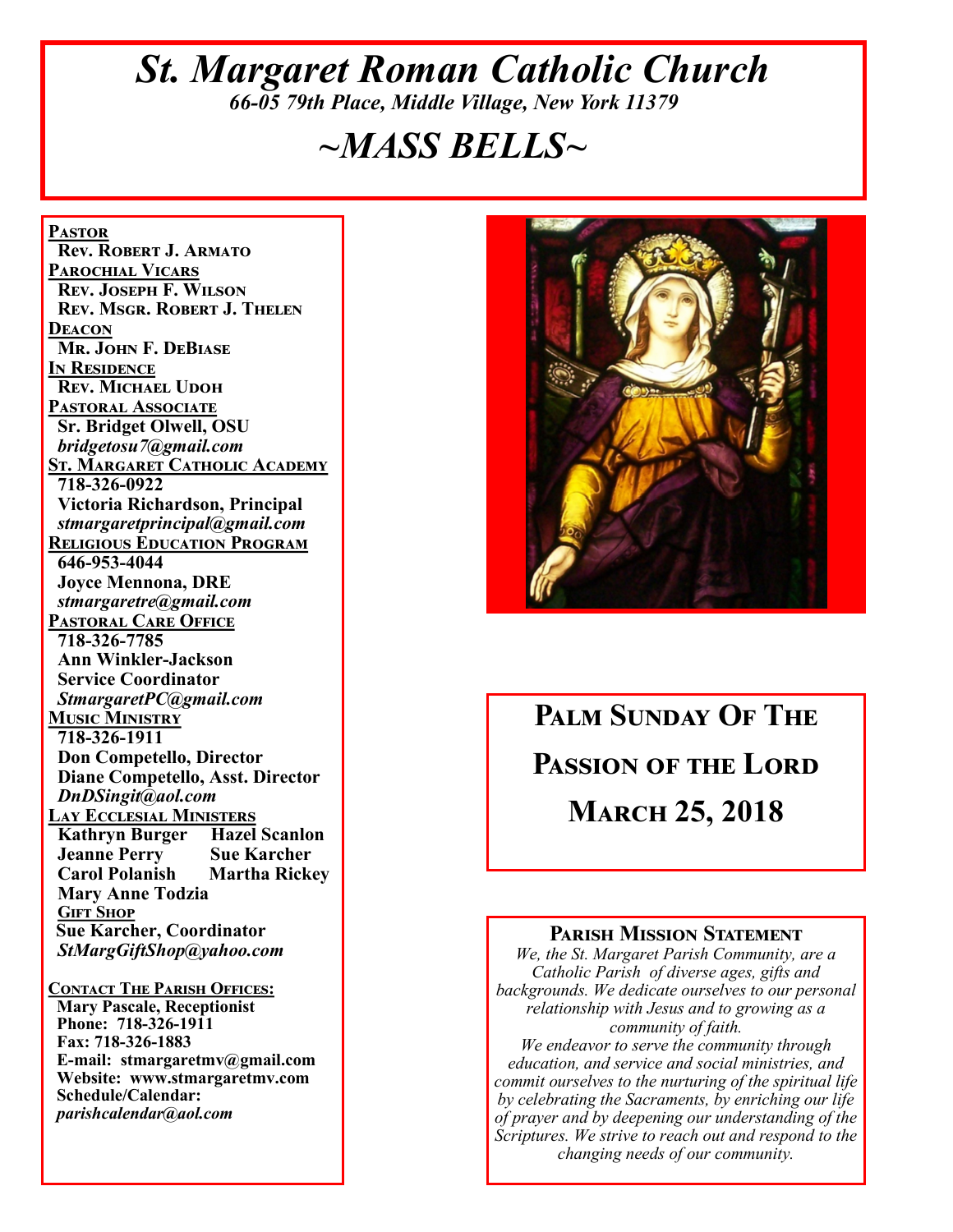# *MASSES FOR THE WEEK*

# **SUN. MARCH 25 - PALM SUNDAY OF THE PASSION OF THE LORD**<br>7:30 **Fileen Flynn & Geraldine V**

7:30 Eileen Flynn & Geraldine Ward<br>9:00 Daniele Bussa/Vincenzo, Giuse

Daniele Bussa/Vincenzo, Giuseppe e Lina Giresi/Filippo e Leonardo Curatolo/ Natale DiGiovanna/Giuseppe Battaglia/ Salvatore Giorlando/Salvatore Fazzolari/ Giuseppe e Carmela Valone/Mariano,

Maria e Victoria Siragusa/<br>10:30 Michael Catherine Tom & Michael, Catherine, Tom & Rosaleen Reilly

NOON Phyllis Armato

5:00PM Grazia Macri

#### **MON. MARCH 26 - MONDAY OF HOLY WEEK**

7:00 Josephine Matzelle<br>9:00 Edward & Madeline

Edward & Madeline Korth

#### **TUE. MARCH 27 - TUESDAY OF HOLY WEEK**

- 7:00 Philip Curatolo
- 9:00 James Dorsano
- 9:30 Stations of the Cross Italian

#### **WED. MARCH 28 - WEDNESDAY OF HOLY WEEK**

7:00 Harvey Karcher (BIRTH)

- 9:00 Thomas & Delia Waters
- 9:30 Stations of the Cross English

# **THU. MARCH 29 - HOLY THURSDAY**<br>9:00 Morning Praver

Morning Prayer

5:00PM Mass of the Lord's Supper/People of the Parish

## **FRI. MARCH 30 - GOOD FRIDAY**

9:00 Morning Prayer 3:00PM Liturgy of the Passion 7:30PM Stations of the Cross - English

## **SAT. MARCH 31 - HOLY SATURDAY**

9:00 Morning Prayer NOON Mid-day Prayer/Blessing of Food 8:00PM People of the Parish

# **SUN. APRIL 1 - EASTER SUNDAY OF THE RESURRECTION OF THE LORD**<br>7:30 Lucy Sepi

Lucy Sepi

- 9:00 Saveria Prezioso/Giuseppina Scaturro/Lea Sansone/Francesco e Maria Varruso/Luigi Bonello/Pellegrino e Giuseppa Benfari/ Benedetto Barretta e Famiglia/
- John J. & Margaret M. Forte NOON Carl Dokter/Louise Meoller **NO EVENING MASS**

# **PARISH INFORMATION**

**If you're not registered, please visit the Rectory office, which is open from Monday through Friday, 9 am to noon and 1 pm to 7:30 pm.**

**CONFESSIONS** - Saturday, 4-4:45 pm or by appointment with a priest.

**NOVENA** to Our Lady of the Miraculous Medal Mondays after the 9am Mass.

**MORNING PRAYER** daily from Monday through Friday at 8:45 am.

**BAPTISMS** take place on the 1st and 3rd Sundays of the month. Please call the rectory for an appointment and to register your child.

**WEDDINGS MUST** be scheduled at least six months in advance by appointment with a priest or a deacon. Please call the rectory office. For marriage preparation information visit www.pre-cana.org.

**THE BEREAVEMENT GROUP** meets on the 1st and 3rd Thursday of the month at 10 am in the Convent meeting room. Call Ann at 718-326-7785.

**THE ENGLISH CHOIR** rehearses on Tuesday, at 7 pm in the Church. Tenors and baritones needed!

**IL CORO ITALIANO** prattica ogni Domenica prima della Messa Italiana.

**THE CHILDREN'S CHOIR** rehearses on Thursday, from 6-7 pm in the Church. For more info, DnDsingit@aol.com

**BOY SCOUT TROOP #119** meets on Tuesdays from 7:15-9 pm in the Parish Hall. New members are welcome, age 10 1/2 & up. Call Mr. Krzewski, 718-894-4099.

**CUB PACK #119** meets on Mondays from 7-8:30 pm in the Parish Hall. New members welcome, age 6 to 10-1/2. Call Mr. Krzewski, 718-894-4099.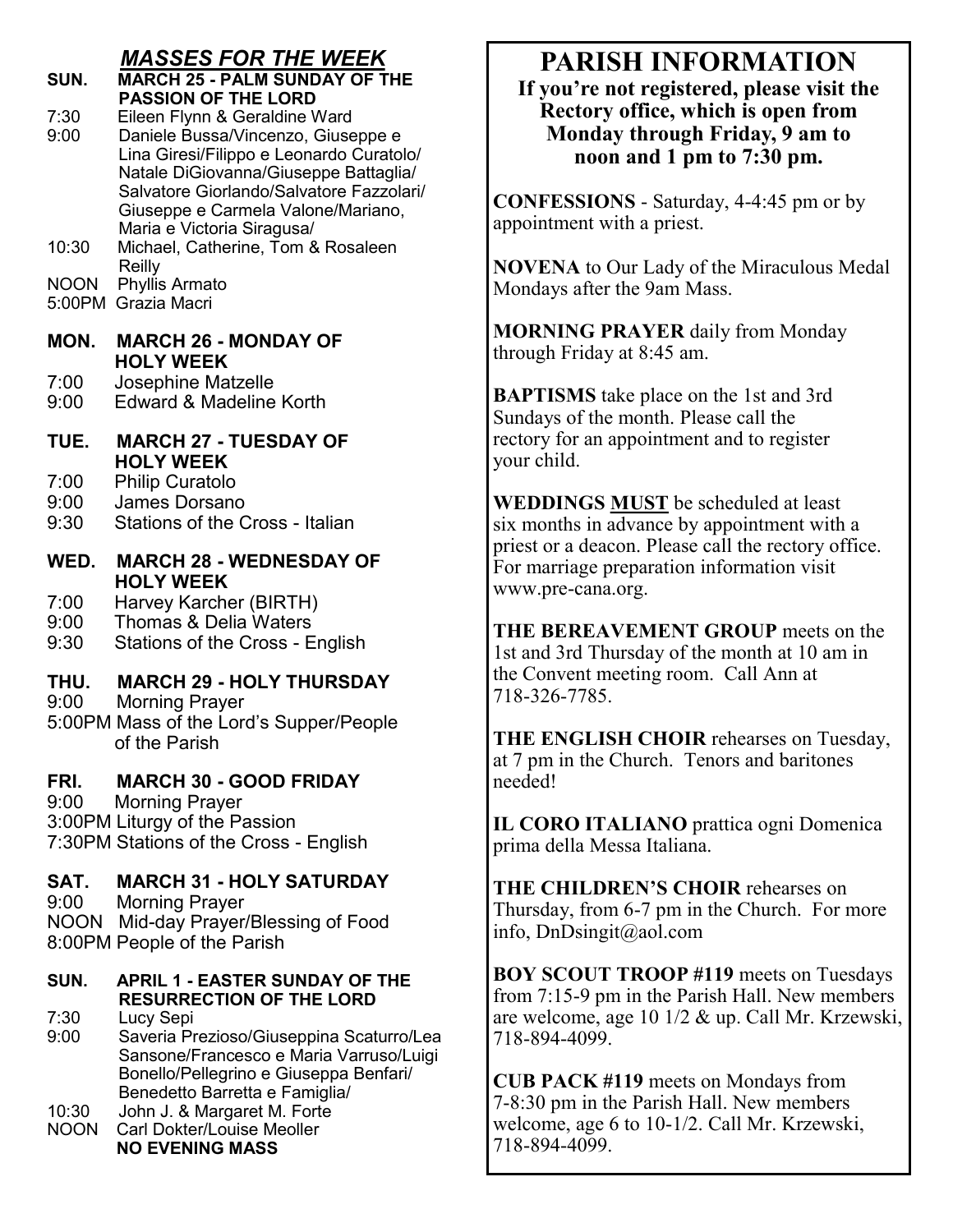# PLEASE PRAY FOR OUR SICK

Karen Guarascio, Connie Faccibene, Eileen Hinrichs, Linda Frazier, Cari Ann Falk-LoBello, Glen Falk, Ronald Frazier, John Downer, Robert Sabini, Lee Falk, Scott White, Baby McKinley Kelleher, Sean Harrison, Justin James Quirke, Parish Wert, Michael Hirst, Elizabeth Ott, Marion Caracciola, Baby Keila Mary Champoli, Brooke and Alexa Renda, The Ferrugio Family, Sandra Slattery, Shirley Chesley, Jim Daniels, Lola Anderson, George McGarry, Michael Mavin, Denis Fink, Marc Pagnozzi, John Vannata, Richard Santangelo, Joseph Simon, James Taylor, James Leung, Dr. Joan Virostko, Alfie Poje, Margaret Cosentino, Ann Pompeo, Gloria Mojica, Larry Dumbra, Bob Marvin, Joseph O'Brien, Katie Bryzgornia, Daniel Fox, Domenica Millitello, Caterina D'Anna, Evelyn Mojica, Immaculate Marge D'Elia, Carol Arevalo, Jim O'Driscoll, Victoria Lippolis, Mary Rigovich, Matteo Sabini, Charles Schaaf, Joseph Russo, Alvaro Andres Gonzalez, Marie Powell, Rose Healy,

*The names will remain for 3 months, please call 718-326-1911 and ask for continued prayers*

# **Prayer Requests**

**Pray for vocations to the Priesthood and Religious Life. Please pray for our men and women from our Parish serving in the defense of our country: Lt. Col. Thomas Frohnhoefer Sgt. Robert A. Domenici** 



#### *WE RECALL OUR BELOVED DECEASED*

*Especially, Rose V. Gengler, Carmela T. Fusco, Joseph Russo,* 

 *May they rest in Christ's Peace!*

# *MEMORIALS*

#### *WINE & HOST THIS WEEK*

*are offered in memory of Louis & Joan Meyers at the request of The Grandchildren.*

## *SANCTUARY LAMP & ALTAR CANDLES THIS WEEK*

*are offered in memory of Phyllis Armato at the request of Fr. Armato.*

# *TABERNACLE LAMP THIS WEEK*

*is lit in memory of Rose Accardi at the request of Ben Armato.*

## **TODAY'S READINGS**

Gospel at the Procession with Palms - Jesus' entry into Jerusalem (Mark 11:1-10 or John 12:12-16).

First Reading - In spite of my sufferings I am not disgraced, I am not put to shame (Isaiah 50:4-7).

Psalm - My God, my God, why have you abandoned me? (Psalm 22).

Second Reading - Christ emptied himself, and God filled this emptiness with exaltation (Philippians 2:6-11).

Gospel - The account of Christ's passion according to Mark (Mark 14:1 - 15:47 [15:1-39]

# **READINGS FOR THE WEEK**

| Monday:    | Is $42:1-7$ ; Jn $12:1-11$               |
|------------|------------------------------------------|
| Tuesday:   | Is 49:1-56; Jn 13:21-33, 36-38           |
| Wednesday: | Is 50:4-9a; Mt 26:14-25                  |
| Thursday:  | Chrism Mass: Is 61:1-3a, 6a, 8b-9;       |
|            | Ps 89; Rv 1:5-8; Lk 4:16-21              |
|            | Lord's Supper: Ex 12:1-8, 11-14;         |
|            | Ps 116; 1 Cor 11:23-26; Jn 13:1-15       |
| Friday:    | Is $52:13 - 53:12$ ; Ps 31; Heb 4:14-16; |
|            | $5:7-9$ ; Jn 18:1 - 19:42                |
| Saturday:  | a) Gn 1:1 - 2:2 [1:1, 26-31a];           |
|            | b) Gn 22:1-18 [2, 9a, 10-13, 15-18]      |
|            | c) Ex $14:15 - 15:1;$                    |
|            | d) Is $54:5-14$                          |
|            | e) Is 55:1-11; f) Bar 3:9-15, 32-4:4;    |
|            | g) Ez 36:16-17a, 18-28;                  |
|            | h) Rom $6:3-11$ ;                        |
|            | i) Mk $16:1-7$                           |
| Sunday:    | Acts 10:34a, 37-43; Ps 118; Col 3:1-4    |
|            | or 1 Cor 5:6b-8; Jn 20:1-9 or            |
|            | Mk 16:1-7 or (at an afternoon or         |
|            | evening Mass) Lk 24:13-35                |
|            |                                          |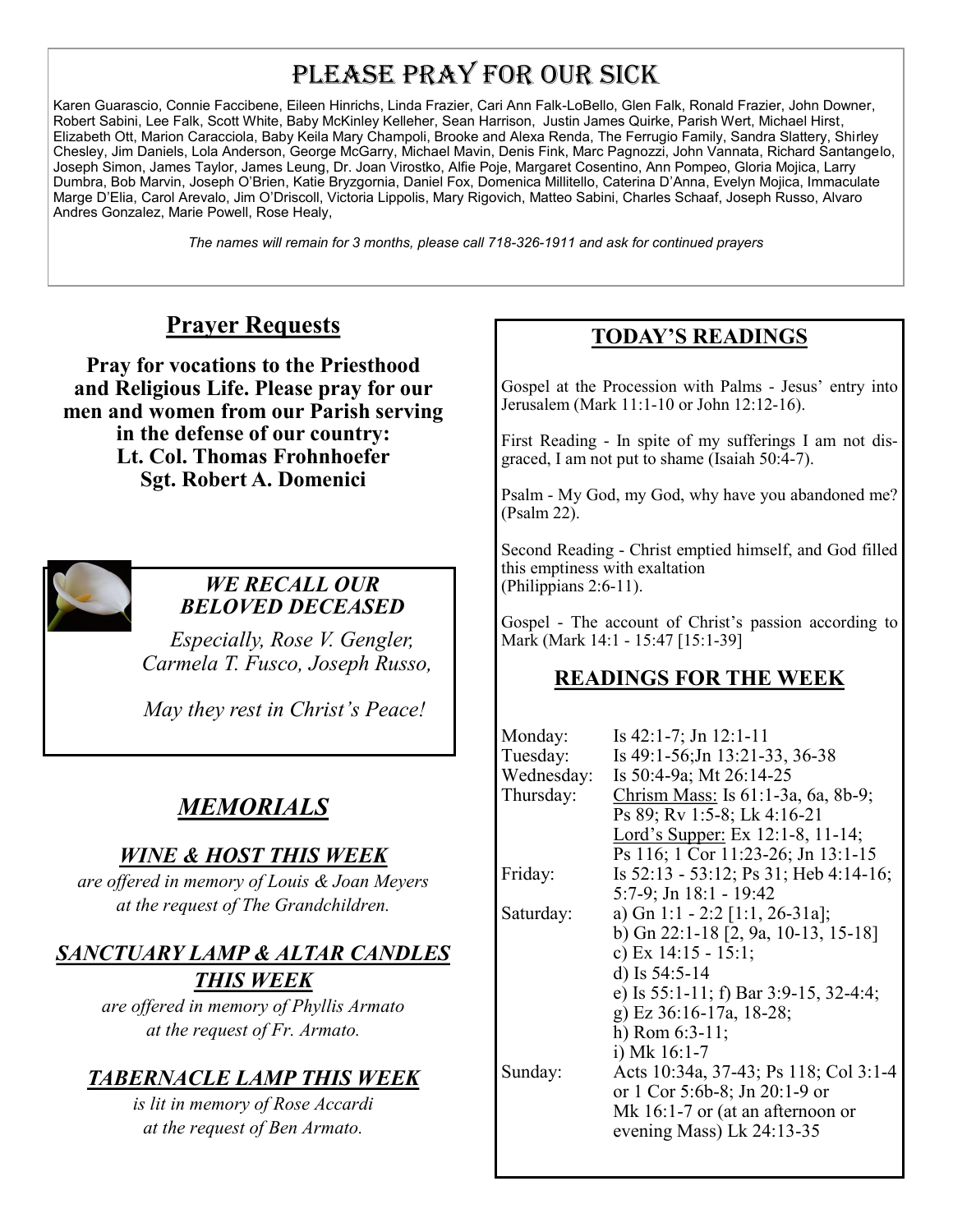# **HOLY WEEK SCHEDULE 2018**

#### **PALM SUNDAY**

Saturday, confession from 3:30 to 4:30pm Saturday, Vigil Mass at 5:00pm Sunday Masses at 7:30am, 9:00am (Italian), 10:30am, 12:00 Noon and 5:00pm

#### **RECONCILIATION MONDAY**

Confession from 7:30 to 9:00am; 3:00 to 5:00pm; and 7:00 to 9:00pm This is the last chance for confession before Easter

## **HOLY THURSDAY**

Morning Prayer at 9:00am Mass of the Lord's Supper at 8:00pm Adoration until 11pm in the Church

## **GOOD FRIDAY**

Morning Prayer at 9:00am Solemn Liturgy of the Passion at 3:00pm Stations of the Cross at 7:30pm

#### **HOLY SATURDAY**

Morning Prayer at 9:00am Mid-day Prayer w/Blessing of Food at 12:00 Noon Solemn Easter Vigil at 8:00pm **NO CONFESSIONS TODAY NO 5:00PM MASS**

#### **EASTER SUNDAY MASSES**

7:30am, 9:00am (Italian), 10:30am 12:00 Noon **NO EVENING MASS**



*THE PRIESTS AND PARISH STAFF WISH YOU A BLESSED PALM SUNDAY*

# *LENTEN REGULATIONS 2018*

#### **WEEKDAYS OF LENT:**

There is no obligation to fast. However, voluntary acts of self-denial are recommended.

#### **ASH WEDNESDAY & GOOD FRIDAY:**

These are days of Fast and Abstinence from meat, (this includes chicken). There is a limit of one full meal on these days for all between the ages of 18 and 59 inclusive.

#### **DAYS OF ABSTINENCE: ALL FRIDAYS IN LENT**

All who have reached their 14th year are bound to abstain totally from meat.

#### **EASTER DUTY OBLIGATION:**

After they have received their First Holy Communion, Catholics are bound by the obligation of receiving Holy

Communion at least once a year. This precept should be fulfilled during the Easter Season. Catholics are also bound to confess serious (mortal) sins at least once a year, but this is not limited to the Lenten/Easter Season.



# **WAY OF THE CROSS OVER THE BROOKLYN BRIDGE**

 On Good Friday, March 30. 2018, Communion and Liberation will sponsor the Way of the Cross over the Brooklyn Bridge. Participants will congregate for the First Station at St. James Cathedral, Brooklyn at 10am. After a station on the Brooklyn Bridge, the procession will follow the cross to a Third Station at City Hall Park in Manhattan, and a Fourth Station near Ground Zero. The final station will be at St. Peter's Church, on Barclay Street, concluding at 1:30pm. At each station, there will be readings from the Passion, a meditation, a reflection and hymns. All are invited. For more information, please call Communion and Liberation at **212-337-3580** or visit its website at **www.wocbrooklynbridge.org.**

#### **SIGN-UP FOR ADORATION**

After the Mass of the Lord's Supper on Holy Thursday, March 29th, we will have Adoration in the church from 9:30pm to 11:00pm. If you would like to commit to keeping vigil and praying for 1/2 hour during that time, please call the Rectory, 718-326-1911, and leave your name.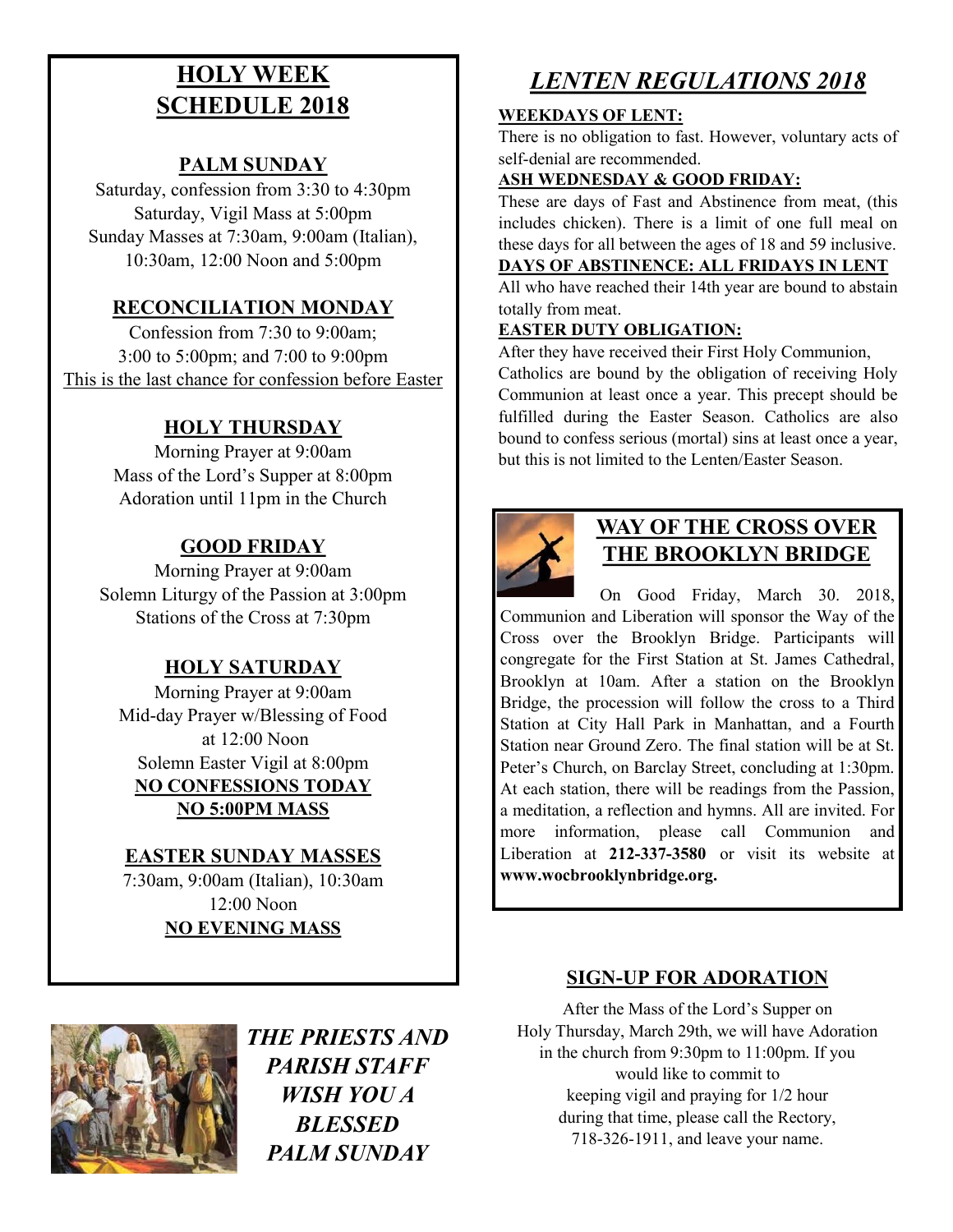#### *From the Pastor's Desk:*

 It seems as if we've just begun Lent, and now we're coming to its close, singing "Hosanna" as we welcome the Lord into His Holy City. This week is the most sacred time of the year for faithful Christians, the time when we remember and try to enter spiritually into the Passion, Death, and Resurrection of our Blessed Lord.

 There will be many distractions this week, as there have been through all of Lent, and it may take some special effort on our part to respond to the grace that God offers us, especially in view of the excitement of "March Madness" and the opening MLB games. Don't give them such importance, though, that you forget what is truly important, the championship for which you strive as a disciple of Christ: to be united with Him now and in the life to come.

 Take the time, then, to persevere in your Lenten spiritual exercises of fasting, prayer, and almsgiving. Slow down, put aside the noise and busyness of everyday life, and take some time this week to enter the Mystery and experience God's love and mercy in your own life. Join us in the services and Masses of this most solemn week, and take advantage of the opportunity to go to confession this Monday, here or in another parish. Unburden yourself of whatever sins you've been dragging along and prepare yourself to celebrate the great triumph of Christ next Sunday.

May God, Who has begun the good work in you, bring it to completion in the Day of our Lord Jesus Christ!

**~Fr. Armato**



Registration is ongoing; don't miss your spot in our great school! Call our office **(718-326-0922)** to schedule a tour. We have many great programs to offer including our newly added STEM lab and Repole Tech Center. Scholarships are available. Contact us for more information.

**Save the date:** join us for a Night of Mystery, Mayhem and Murder! Friday, June 1 at 7:30pm. Tickets are \$55 and includes a buffet dinner and interactive show. Refreshments available for purchase. Dress up like you are attending a wedding - Bring your friends for a night of FUN!!!



# **LIVE:** *TKA AND JUDY TORRES*

Friday, April 20th - doors open at 8pm St. Margaret Gym - \$50.00 p/p ( includes 1 drink) For tickets call **Katy, 718-326-0922**